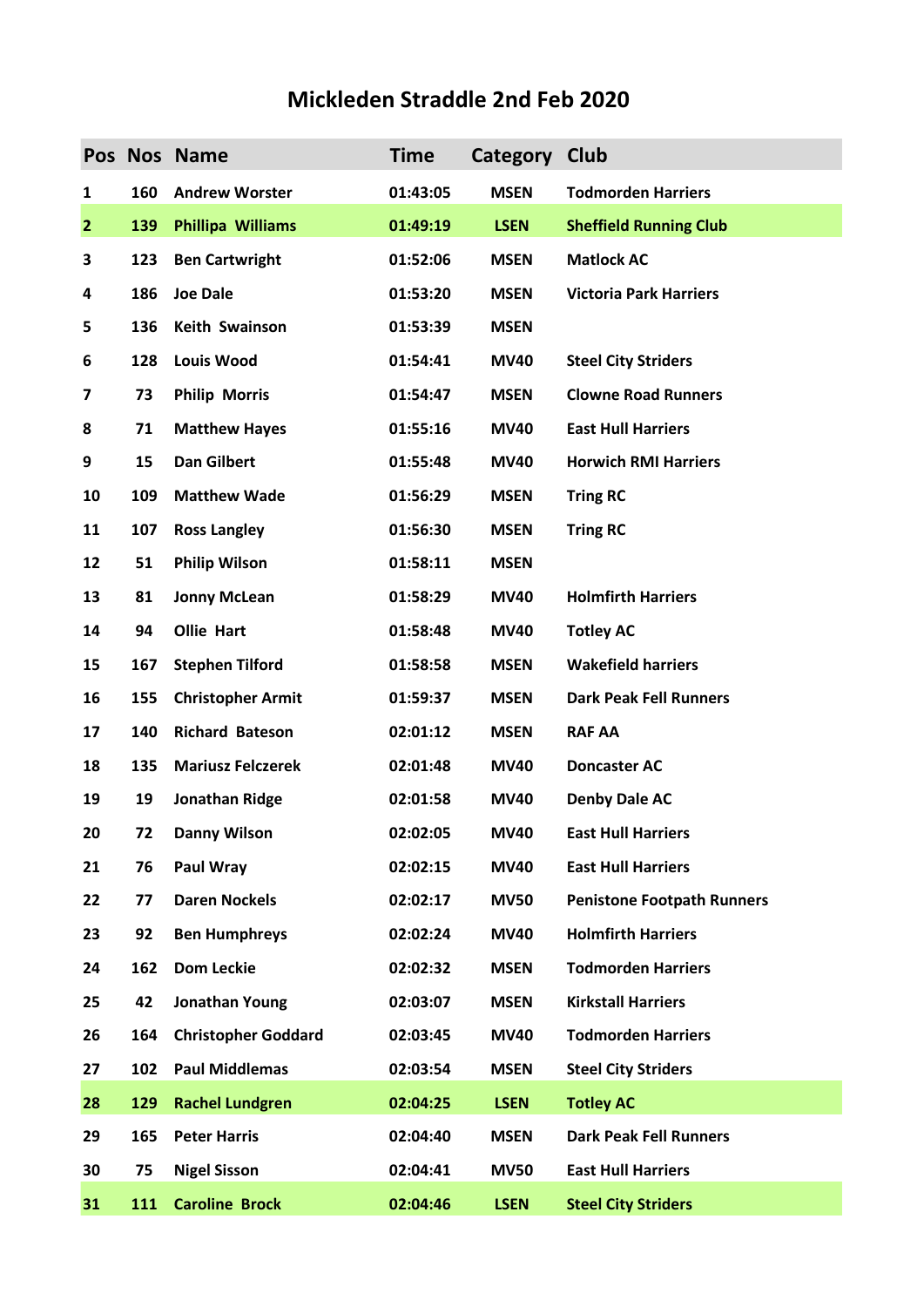|    |              | Pos Nos Name              | <b>Time</b> | Category Club |                                   |
|----|--------------|---------------------------|-------------|---------------|-----------------------------------|
| 32 | 168          | <b>Kev Folan</b>          | 02:06:14    | <b>MV40</b>   |                                   |
| 33 | 122          | <b>Sally Fawcett</b>      | 02:06:41    | <b>LSEN</b>   | <b>Dark Peak Fell Runners</b>     |
| 34 | 6            | <b>Stuart Nutting</b>     | 02:06:52    | <b>MSEN</b>   | <b>Denby Dale AC</b>              |
| 35 | 143          | <b>Andrew Du Feu</b>      | 02:07:34    | <b>MV40</b>   | <b>Denby Dale AC</b>              |
| 36 | 60           | <b>Kris Hopkins</b>       | 02:07:41    | <b>MSEN</b>   | <b>East Hull Harriers</b>         |
| 37 | 93           | <b>Jenny Buck</b>         | 02:07:46    | <b>LSEN</b>   | <b>Wakefield harriers</b>         |
| 38 | 68           | <b>Stuart Carmichael</b>  | 02:09:40    | <b>MV40</b>   | <b>East Hull Harriers</b>         |
| 39 | 112          | <b>Nigel Barnes</b>       | 02:09:51    | <b>MV40</b>   | <b>Steel City Striders</b>        |
| 40 | 78           | <b>Emily Cowper-Coles</b> | 02:09:53    | <b>LSEN</b>   | <b>Denby Dale AC</b>              |
| 41 | 74           | <b>Dave Garner</b>        | 02:10:00    | <b>MV50</b>   | <b>Todmorden Harriers</b>         |
| 42 | 166          | <b>Michael Sanderson</b>  | 02:10:57    | <b>MSEN</b>   | <b>Holmfirth Harriers</b>         |
| 43 | 124          | <b>Phil Hinchliffe</b>    | 02:11:10    | <b>MV40</b>   | <b>Penistone Footpath Runners</b> |
| 44 | 39           | <b>Nick Kirk</b>          | 02:12:56    | <b>MV50</b>   | <b>Steel City Striders</b>        |
| 45 | 82           | <b>Richard Buckle</b>     | 02:14:12    | <b>MV40</b>   | <b>East Hull Harriers</b>         |
| 46 | 89           | <b>Chris Williamson</b>   | 02:14:20    | <b>MSEN</b>   |                                   |
| 47 | 34           | <b>Mark Law</b>           | 02:14:41    | <b>MV50</b>   | <b>Holmfirth Harriers</b>         |
| 48 | $\mathbf{1}$ | <b>Shaun Mollart</b>      | 02:14:45    | <b>MV50</b>   | <b>Denby Dale AC</b>              |
| 49 | 32           | <b>Andrew Shelbourne</b>  | 02:15:13    | <b>MV50</b>   | <b>Holmfirth Harriers</b>         |
| 50 | 44           | <b>Simon Hands</b>        | 02:16:13    | <b>MV40</b>   | <b>Kirkstall Harriers</b>         |
| 51 | 20 -         | Sarah Lilleman            | 02:16:35    | <b>LSEN</b>   | <b>Dark Peak Fell Runners</b>     |
| 52 | 40           | Leon Severn               | 02:16:44    | <b>MSEN</b>   | <b>Stainland Lions</b>            |
| 53 | 53           | <b>Helena Croft</b>       | 02:16:48    | <b>LSEN</b>   | <b>Holmfirth Harriers</b>         |
| 54 | 79           | <b>Daniel Limb</b>        | 02:18:16    | <b>MSEN</b>   | <b>Penistone Footpath Runners</b> |
| 55 | 47           | <b>Martin Page</b>        | 02:18:25    | <b>MV40</b>   | <b>Holmfirth Harriers</b>         |
| 56 | 95           | <b>Stephen Ellison</b>    | 02:18:31    | <b>MV40</b>   | <b>Mounts Bay Harriers</b>        |
| 57 | 163          | <b>Thomas Pearson</b>     | 02:18:38    | <b>MSEN</b>   |                                   |
| 58 | 59           | <b>Henry Skipper</b>      | 02:18:45    | <b>MSEN</b>   | <b>Kingstone Runners</b>          |
| 59 | 80           | <b>David Riley</b>        | 02:19:10    | <b>MV40</b>   | <b>Peakrunners</b>                |
| 60 | 91           | <b>Rachel Thorley</b>     | 02:19:27    | <b>LSEN</b>   |                                   |
| 61 | 86           | <b>Oliver Pike</b>        | 02:19:33    | <b>MV40</b>   | <b>Penistone Footpath Runners</b> |
| 62 | 3            | <b>Matt Womersley</b>     | 02:19:56    | <b>MSEN</b>   | <b>Penistone Footpath Runners</b> |
| 63 | 134          | <b>Joe Buckman</b>        | 02:20:19    | <b>MSEN</b>   | <b>Steel City Striders</b>        |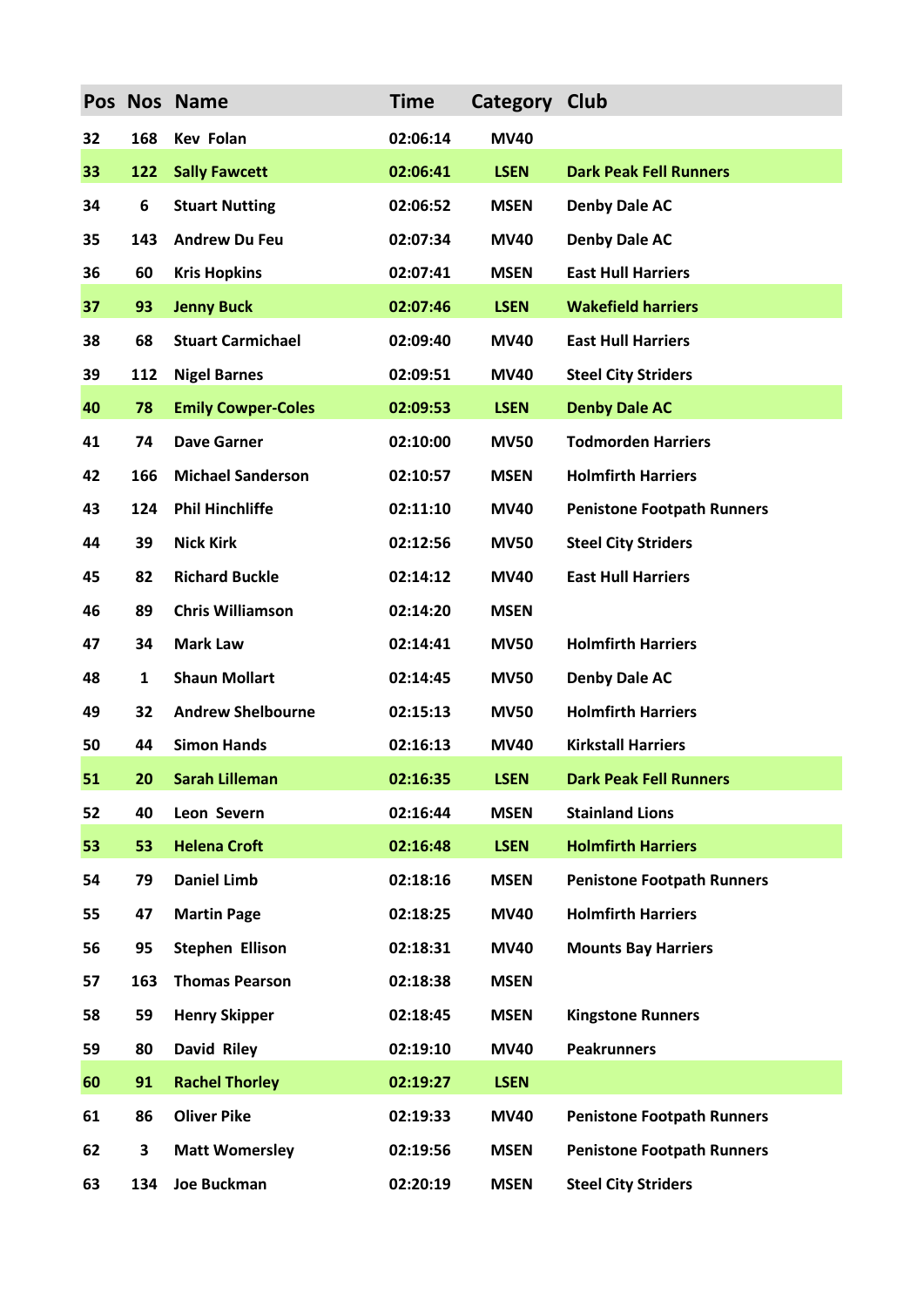|    |     | Pos Nos Name               | <b>Time</b> | Category Club |                                          |
|----|-----|----------------------------|-------------|---------------|------------------------------------------|
| 64 | 58  | <b>Timothy Rudd</b>        | 02:21:28    | <b>MV40</b>   |                                          |
| 65 | 147 | <b>Peter Waldock</b>       | 02:21:30    | <b>MSEN</b>   |                                          |
| 66 | 63  | <b>Martin Hardey</b>       | 02:22:19    | <b>MV40</b>   | <b>East Hull Harriers</b>                |
| 67 | 57  | <b>Jordan Mullinger</b>    | 02:22:38    | <b>LSEN</b>   | <b>Holmfirth Harriers</b>                |
| 68 | 50  | <b>Gary Jackson</b>        | 02:22:46    | <b>MV40</b>   | <b>Stadium Runners</b>                   |
| 69 | 48  | <b>John Robinson</b>       | 02:22:51    | <b>MV40</b>   |                                          |
| 70 | 179 | <b>Rebecca Timms</b>       | 02:22:59    | <b>LV40</b>   | <b>Penistone Footpath Runners</b>        |
| 71 | 159 | <b>Michael Squires</b>     | 02:23:31    | <b>MV50</b>   | <b>Steel City Striders</b>               |
| 72 | 41  | <b>Adam Nodwell</b>        | 02:24:49    | <b>MSEN</b>   | <b>North Leeds Fell Runners</b>          |
| 73 | 38  | <b>Nathaniel Snell</b>     | 02:25:01    | <b>MV40</b>   | <b>Orchard Eagles Running Club</b>       |
| 74 | 61  | Alan Smith                 | 02:25:08    | <b>MV50</b>   | <b>East Hull Harriers</b>                |
| 75 | 184 | <b>David Hughes</b>        | 02:25:23    | <b>MV40</b>   | <b>Ackworth Road Runners</b>             |
| 76 | 104 | <b>Stuart Wolstenholme</b> | 02:25:42    | <b>MV40</b>   | <b>Todmorden Harriers</b>                |
| 77 | 121 | <b>Ben Barker</b>          | 02:26:09    | <b>MSEN</b>   |                                          |
| 78 | 171 | <b>Jamie Millbank</b>      | 02:26:12    | <b>MU23</b>   | <b>St Mary's rac Richmond</b>            |
| 79 | 45  | <b>Amy Duck</b>            | 02:26:30    | <b>LSEN</b>   | <b>Steel City Striders</b>               |
| 80 | 17  | <b>Darren Earnshaw</b>     | 02:26:40    | <b>MV40</b>   | <b>Calder Valley Fell Runners</b>        |
| 81 | 178 | <b>Logan Anderson</b>      | 02:27:06    | <b>MV50</b>   | <b>Holmfirth Harriers</b>                |
| 82 | 117 | <b>Andrew Brankin</b>      | 02:27:31    | <b>MV50</b>   | <b>Kingstone Runners</b>                 |
| 83 | 141 | <b>Dale Mellor</b>         | 02:27:38    | <b>MSEN</b>   | <b>Kimberley &amp; District Striders</b> |
| 84 | 126 | <b>Dean Young</b>          | 02:28:07    | <b>MV40</b>   | <b>Steel City Striders</b>               |
| 85 | 67  | <b>Carla Gibbons</b>       | 02:28:44    | <b>LSEN</b>   | <b>Totley AC</b>                         |
| 86 | 28  | <b>David Milton</b>        | 02:29:28    | <b>MV50</b>   | <b>Holmfirth Harriers</b>                |
| 87 | 174 | <b>Michael Slater</b>      | 02:29:46    | <b>MV50</b>   | <b>Steel City Striders</b>               |
| 88 | 99  | <b>Gemma Wallace</b>       | 02:29:47    | <b>LSEN</b>   | <b>Steel City Striders</b>               |
| 89 | 146 | <b>Andrew Johnson</b>      | 02:29:54    | <b>MV50</b>   | <b>Beverley Ac</b>                       |
| 90 | 18  | <b>Ken Taylor</b>          | 02:30:07    | <b>MV70</b>   | Rossendale                               |
| 91 | 36  | <b>Christian Winter</b>    | 02:30:34    | <b>MSEN</b>   |                                          |
| 92 | 152 | <b>Lesley Parker</b>       | 02:30:50    | <b>LV40</b>   | <b>Penistone Footpath Runners</b>        |
| 93 | 105 | <b>Ryan Fulford</b>        | 02:31:15    | <b>MV40</b>   | <b>Mercia Fell Runners</b>               |
| 94 | 145 | <b>Stebben Bracewell</b>   | 02:31:30    | <b>MSEN</b>   | <b>Todmorden Harriers</b>                |
| 95 | 31  | <b>Andrew Baird</b>        | 02:31:37    | <b>MV40</b>   | <b>Stainland lions</b>                   |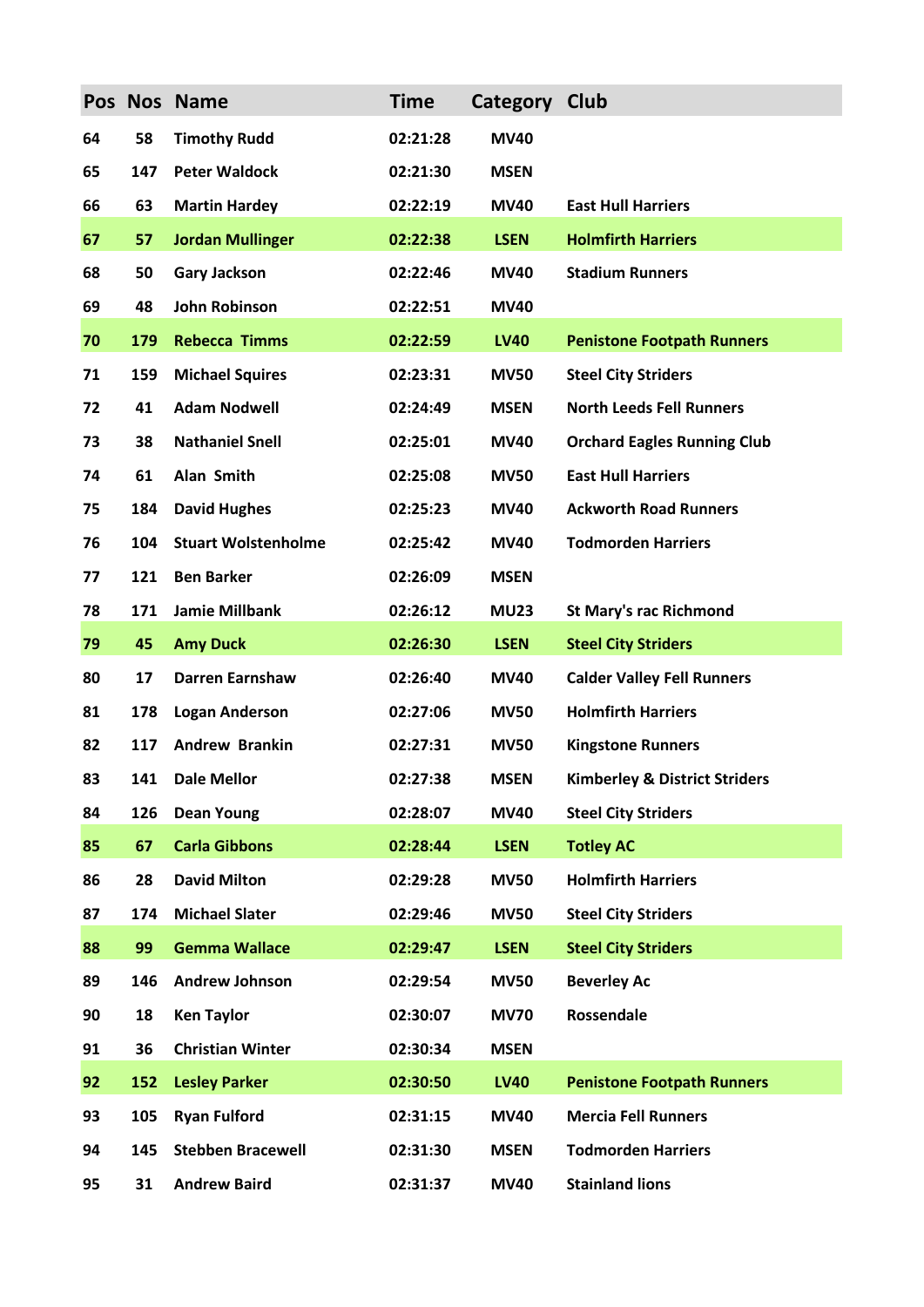|     |     | Pos Nos Name              | <b>Time</b> | Category    | <b>Club</b>                               |
|-----|-----|---------------------------|-------------|-------------|-------------------------------------------|
| 96  | 4   | Arron Jackson             | 02:32:08    | <b>MV40</b> | <b>Worksop harriers</b>                   |
| 97  | 54  | <b>Philip Hobbs</b>       | 02:33:09    | <b>MV50</b> | <b>Holmfirth Harriers</b>                 |
| 98  | 118 | <b>Andrew Chalkley</b>    | 02:33:20    | <b>MV50</b> | <b>Kingstone Runners</b>                  |
| 99  | 30  | <b>Michael Timm</b>       | 02:34:34    | <b>MV50</b> | <b>Steel City Striders</b>                |
| 100 | 46  | Simon Allen               | 02:34:50    | <b>MV40</b> | <b>Denby Dale AC</b>                      |
| 101 | 90  | <b>Christopher Deacon</b> | 02:35:11    | <b>MV50</b> | <b>Penistone Footpath Runners</b>         |
| 102 | 103 | Paul Brannigan            | 02:35:21    | <b>MV50</b> | <b>Todmorden Harriers</b>                 |
| 103 | 55  | <b>Debbie Hall</b>        | 02:35:22    | <b>LV40</b> | <b>Holmfirth Harriers</b>                 |
| 104 | 187 | <b>Sarah Pritchard</b>    | 02:35:30    | <b>LSEN</b> | <b>Steel City Striders</b>                |
| 105 | 5   | <b>Gordon Nicoll</b>      | 02:36:00    | <b>MV50</b> | Altrincham and district AC.               |
| 106 | 106 | <b>John Rawlinson</b>     | 02:36:19    | <b>MV50</b> | <b>Steel City Striders</b>                |
| 107 | 35  | <b>Martin Holding</b>     | 02:36:42    | <b>MV50</b> | <b>Denby Dale AC</b>                      |
| 108 | 172 | <b>Josie Rothera</b>      | 02:37:20    | <b>LSEN</b> | <b>Valley Striders</b>                    |
| 109 | 65  | <b>Patrick Garland</b>    | 02:37:32    | <b>MV50</b> |                                           |
| 110 | 169 | <b>Chris Williamson</b>   | 02:38:01    | <b>MV40</b> |                                           |
| 111 | 131 | <b>Martin O'Brien</b>     | 02:38:08    | <b>MV60</b> | <b>Stainland Lions</b>                    |
| 112 | 180 | <b>Kieren Cummings</b>    | 02:38:38    | <b>MV40</b> | <b>Chorlton Runners</b>                   |
| 113 | 114 | <b>Will Day</b>           | 02:39:28    | <b>MV50</b> | <b>Steel City Striders</b>                |
| 114 | 132 | <b>Andrew Sadler</b>      | 02:39:31    | <b>MSEN</b> |                                           |
| 115 | 88  | <b>Joseph Brereton</b>    | 02:39:36    | <b>MSEN</b> | <b>Dark Peak Fell Runners</b>             |
| 116 | 11  | <b>Adrian Baker</b>       | 02:39:47    | <b>MV50</b> | <b>Dark Peak Fell Runners</b>             |
| 117 | 127 | <b>Jennie Stevens</b>     | 02:39:56    | <b>LV40</b> | <b>Steel City Striders</b>                |
| 118 | 16  | <b>Andy Gledhill</b>      | 02:40:47    | <b>MV60</b> | <b>Skegness and District Running Club</b> |
| 119 | 14  | <b>Gabor Csorba</b>       | 02:41:10    | <b>MV50</b> |                                           |
| 120 | 33  | <b>David Culpan</b>       | 02:41:15    | <b>MV50</b> | <b>Stainland Lions</b>                    |
| 121 | 25  | <b>Richard Hind</b>       | 02:41:20    | <b>MV50</b> | <b>Clowne Road Runners</b>                |
| 122 | 153 | <b>Richard Bell</b>       | 02:43:12    | <b>MV50</b> | <b>Wetherby runners</b>                   |
| 123 | 21  | <b>Rose Paxman</b>        | 02:43:14    | <b>LSEN</b> | <b>Dark Peak Fell Runners</b>             |
| 124 | 125 | <b>Bill Belcher</b>       | 02:44:41    | <b>MV50</b> | <b>Bingley Harriers</b>                   |
| 125 | 142 | <b>Dave Taylor</b>        | 02:44:50    | <b>MSEN</b> | <b>Kimberley &amp; District Striders</b>  |
| 126 | 119 | <b>Mark Bray</b>          | 02:44:59    | <b>MV40</b> | <b>Kingstone Runners</b>                  |
| 127 | 29  | <b>Anthony Marchant</b>   | 02:45:08    | <b>MV40</b> | <b>Belper Harriers</b>                    |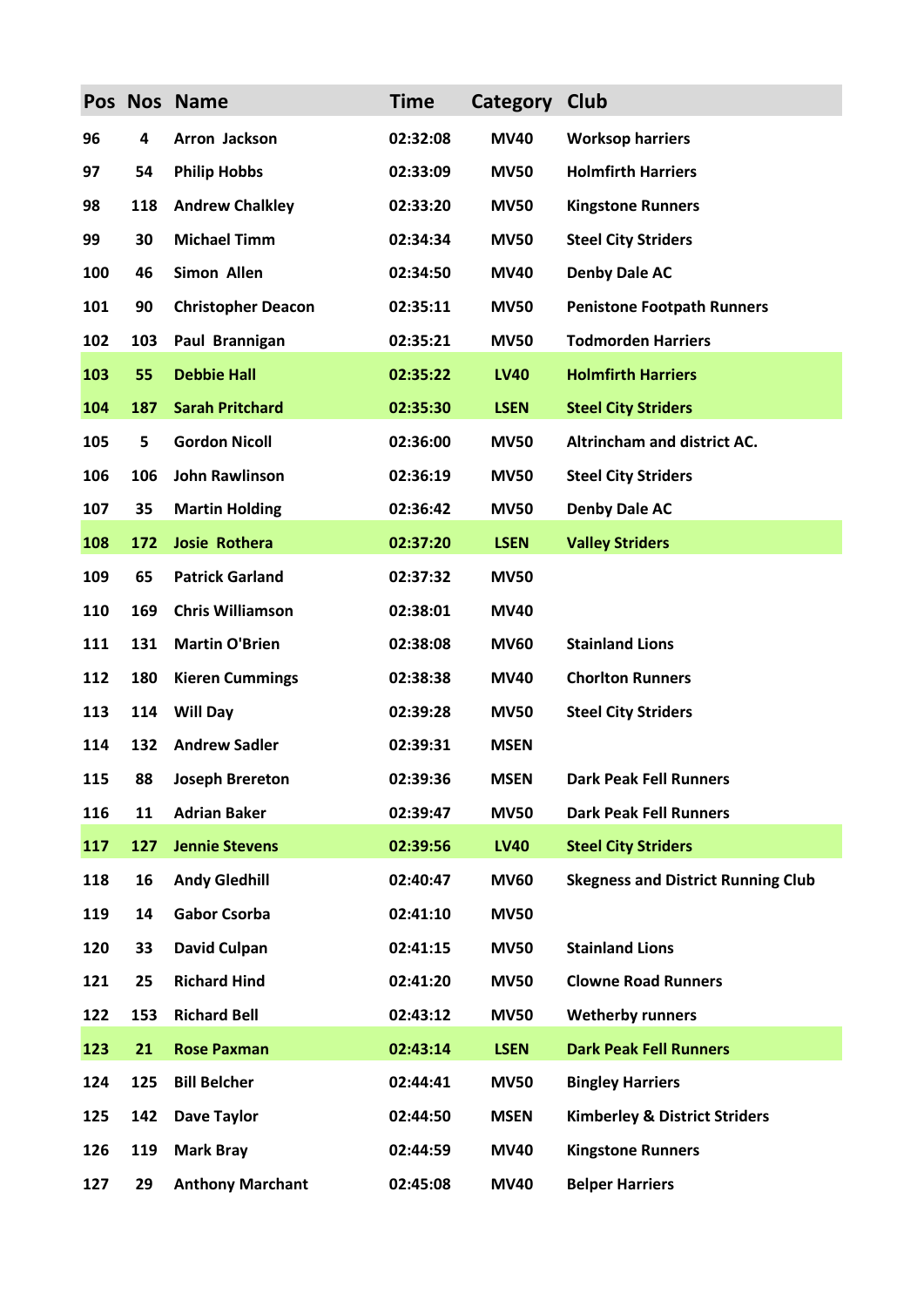|     |                         | Pos Nos Name            | <b>Time</b> | Category    | Club                          |
|-----|-------------------------|-------------------------|-------------|-------------|-------------------------------|
| 128 | 113                     | <b>Claire Haycock</b>   | 02:46:25    | <b>LV40</b> | <b>Smiley Paces</b>           |
| 129 | 52                      | <b>Paul Wilkinson</b>   | 02:46:31    | <b>MV40</b> |                               |
| 130 | 22                      | <b>Jim Paxman</b>       | 02:47:05    | <b>MV60</b> | <b>Dark Peak Fell Runners</b> |
| 131 | 156                     | lan Brook               | 02:47:29    | <b>MV40</b> | <b>Holmfirth Harriers</b>     |
| 132 | 26                      | <b>Jennifer Esty</b>    | 02:47:38    | <b>LV40</b> | <b>Denby Dale AC</b>          |
| 133 | 176                     | <b>Jason Steele</b>     | 02:47:58    | <b>MSEN</b> |                               |
| 134 | $\overline{\mathbf{c}}$ | <b>Graham Barnes</b>    | 02:48:07    | <b>MV60</b> |                               |
| 135 | 188                     | <b>Darren Horobin</b>   | 02:48:37    | <b>MV40</b> | <b>Ackworth Road Runners</b>  |
| 136 | 130                     | <b>Ron Rees</b>         | 02:48:51    | <b>MV60</b> | <b>Pennine Fell Runners</b>   |
| 137 | 101                     | <b>Helen Davis</b>      | 02:49:09    | <b>LV40</b> | <b>Steel City Striders</b>    |
| 138 | 98                      | <b>Dinesh Kaulgud</b>   | 02:49:54    | <b>MV40</b> | <b>Valley Striders</b>        |
| 139 | 173                     | <b>Brook Chambers</b>   | 02:49:56    | <b>MV40</b> |                               |
| 140 | 12                      | <b>Caroline Burrell</b> | 02:49:59    | <b>LV40</b> | Wirksworth r.c                |
| 141 | 56                      | <b>Neil Embleton</b>    | 02:50:12    | <b>MV40</b> | <b>Esk Valley Fell Club</b>   |
| 142 | 64                      | <b>Paul Nippress</b>    | 02:50:35    | <b>MV50</b> | <b>East Hull Harriers</b>     |
| 143 | 24                      | <b>Samara Wood</b>      | 02:51:22    | <b>LSEN</b> | <b>Denby Dale AC</b>          |
| 144 | 43                      | <b>Nick Hails</b>       | 02:52:25    | <b>MV40</b> | <b>Steel City Striders</b>    |
| 145 | 62                      | <b>Lee Mills</b>        | 02:52:36    | <b>MV40</b> | <b>Steel City Striders</b>    |
| 146 | 148                     | <b>Richard Martin</b>   | 02:53:06    | <b>MSEN</b> |                               |
| 147 |                         | 133 Justyna Felczerek   | 02:53:17    | <b>LSEN</b> | <b>Doncaster AC</b>           |
| 148 | 150                     | David Egan              | 02:53:21    | <b>MV60</b> | <b>Totley AC</b>              |
| 149 | 175                     | Joseph Lee              | 02:53:54    | <b>MSEN</b> | <b>Steel City Striders</b>    |
| 150 | 23                      | <b>Richard Hickling</b> | 02:55:11    | <b>MV50</b> | <b>Belper Harriers</b>        |
| 151 | 137                     | <b>Adrian Smith</b>     | 02:55:32    | <b>MV40</b> | <b>Holmfirth Harriers</b>     |
| 152 | 158                     | <b>Wendy Trelease</b>   | 02:55:41    | <b>LV40</b> | <b>Glossopdale harriers</b>   |
| 153 | 177                     | <b>Andrew Hunt</b>      | 02:55:53    | <b>MV50</b> |                               |
| 154 | 8                       | <b>Paul Patrick</b>     | 02:56:31    | <b>MV50</b> | <b>Stainland Lions</b>        |
| 155 | 144                     | <b>John Pollard</b>     | 02:56:58    | <b>MV60</b> | <b>Glossopdale harriers</b>   |
| 156 | 27                      | Ian Johnson             | 02:57:46    | <b>MV60</b> | <b>Lochaber AC</b>            |
| 157 | 120                     | <b>Steven Jones</b>     | 02:57:57    | <b>MV50</b> | <b>Kingstone Runners</b>      |
| 158 | 85                      | <b>Rikki Hammond</b>    | 02:58:18    | <b>LV50</b> | <b>Stainland Lions</b>        |
| 159 | 13                      | <b>Paul Winn</b>        | 02:59:14    | <b>MV60</b> | <b>Holmfirth Harriers</b>     |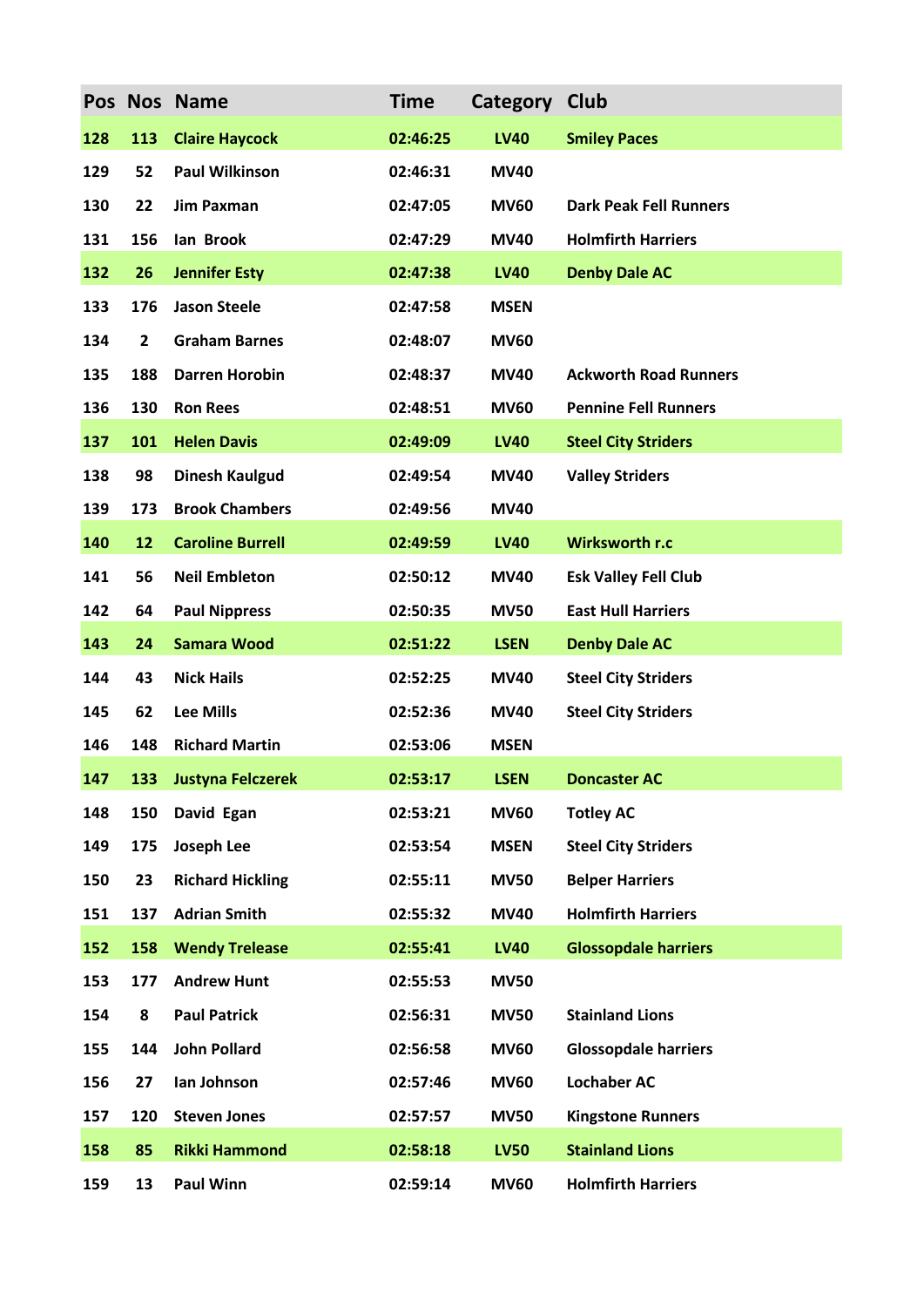|     |                  | Pos Nos Name            | <b>Time</b> | Category    | Club                              |
|-----|------------------|-------------------------|-------------|-------------|-----------------------------------|
| 160 | 96               | <b>Nick Whittingham</b> | 03:00:03    | <b>MV60</b> | <b>Penistone Footpath Runners</b> |
| 161 | 69               | <b>Karen Sinkinson</b>  | 03:00:07    | <b>LV50</b> | <b>Holmfirth Harriers</b>         |
| 162 | 84               | <b>Padraig Spillane</b> | 03:00:57    | <b>MV40</b> |                                   |
| 163 | 10               | <b>Michael Stubbs</b>   | 03:01:44    | <b>MV40</b> |                                   |
| 164 | $\boldsymbol{9}$ | <b>Julie Phelan</b>     | 03:03:03    | <b>LV50</b> | <b>Belper Harriers</b>            |
| 165 | 100              | <b>Duncan Ritchie</b>   | 03:03:48    | <b>MV40</b> | <b>Todmorden Harriers</b>         |
| 166 | 161              | <b>Aileen Baldwin</b>   | 03:05:57    | <b>LV60</b> | <b>Stainland Lions</b>            |
| 167 | 83               | <b>Steve Evans</b>      | 03:06:13    | <b>MV50</b> | <b>Black Sheep</b>                |
| 168 | 66               | <b>James Conroy</b>     | 03:08:15    | <b>MSEN</b> |                                   |
| 169 | 151              | <b>John Nunn</b>        | 03:08:32    | <b>MV60</b> | <b>Calder Valley Fell Runners</b> |
| 170 | 70               | <b>Elaine Stewart</b>   | 03:08:58    | <b>LV60</b> | <b>Holmfirth Harriers</b>         |
| 171 | 97               | <b>Raymond Mooney</b>   | 03:11:38    | <b>MV50</b> | <b>Stainland Lions</b>            |
| 172 | 149              | <b>Gail Tombs</b>       | 03:11:46    | <b>LV60</b> | <b>Calder Valley Fell Runners</b> |
| 173 | 87               | <b>Harriet Drouin</b>   | 03:13:01    | <b>LSEN</b> | <b>Penistone Footpath Runners</b> |
| 174 | 185              | <b>Thomas Boyd</b>      | 03:14:09    | <b>MSEN</b> |                                   |
| 175 | 183              | Joe Browne              | 03:14:09    | <b>MSEN</b> |                                   |
| 176 | 154              | <b>Steve Boyer</b>      | 03:14:37    | <b>MV50</b> | <b>Stainland Lions</b>            |
| 177 | 157              | <b>Angela Lee</b>       | 03:14:38    | <b>LV50</b> | <b>Stainland Lions</b>            |
| 178 | 7                | <b>Shaun Clarkson</b>   | 03:14:51    | <b>MV50</b> | <b>Barnsley Harriers</b>          |
| 179 |                  | 108 Kelly Ford          | 03:14:51    | <b>LV40</b> | <b>Barnsley Harriers</b>          |
| 180 | 110              | <b>Rachel Jardine</b>   | 03:14:51    | <b>LV40</b> | <b>Barnsley harriers</b>          |
| 181 | 182              | <b>Natasha Fell</b>     | 03:15:13    | <b>LSEN</b> |                                   |
| 182 | 181              | <b>Caroline Wither</b>  | 03:15:13    | <b>LSEN</b> |                                   |
| 183 | 49               | <b>Marzena Suwinska</b> | 03:19:31    | <b>LSEN</b> |                                   |
| 184 | 115              | <b>Keith Jagger</b>     | 03:22:24    | <b>MV60</b> | <b>Denby Dale AC</b>              |
| 185 | 170              | <b>Murtaza Abbas</b>    | 03:26:47    | <b>MSEN</b> |                                   |
| 186 | 37               | Graham Trueman          | 03:29:21    | <b>MV40</b> | <b>Wakefield Triathlon Club</b>   |